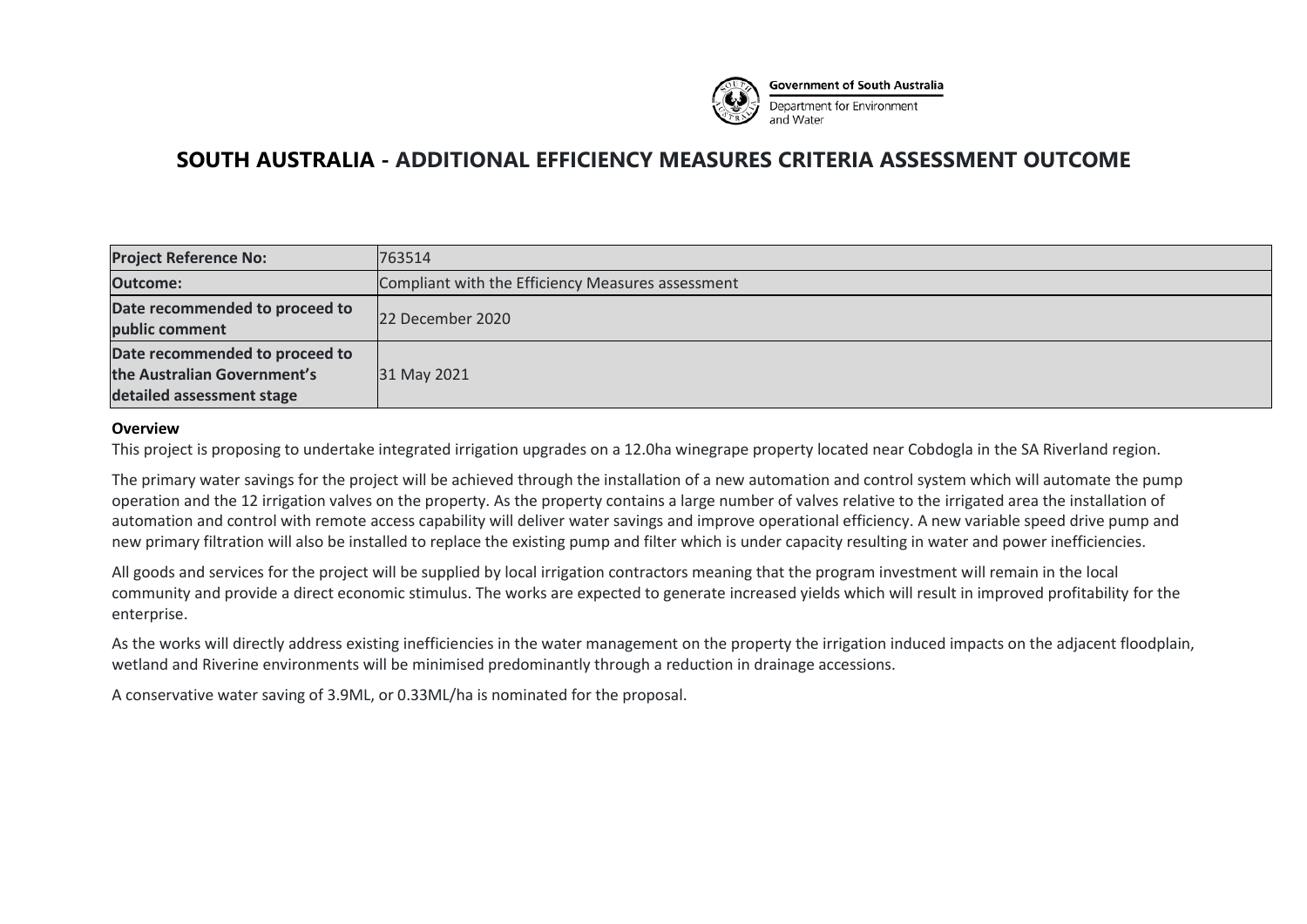## **Part 1 - State Assessment - Efficiency Measures criteria**

#### **Assessment Approach**

This State Assessment is reliant on the information provided by the applicant. The comments provide a summary of the information provided by the applicant which is deemed relevant by the assessor to demonstrate that the Efficiency Measures – Agreed Criteria have been met.

#### **Water Savings Substantiation**

The water savings expected to be achieved by the project have been verified by an Independent Approved Irrigation Professional.

The water savings substantiation is provided at Attachment A.

The project is expected to return a conservative 3.9 ML to the environment, with the applicant retaining 9 ML of water savings.

| <b>Water Saving Component</b>       | Area ha | <b>Water Saving</b><br>(ML/ha) | <b>Estimated Water Saving (ML)</b> | <b>Total volume of Eligible Water Rights</b><br>offered for transfer (ML) |
|-------------------------------------|---------|--------------------------------|------------------------------------|---------------------------------------------------------------------------|
| New Pump with Variable Speed Drive  | 12.0    | 0.375                          | 4.5                                |                                                                           |
| Automation and Control System       | 12.0    | 0.5                            |                                    | 3.9                                                                       |
| <b>Automatic Primary Filtration</b> | 12.0    | 0.2                            | 2.4                                |                                                                           |
| <b>Total Water Saving</b>           |         |                                | 12.9                               |                                                                           |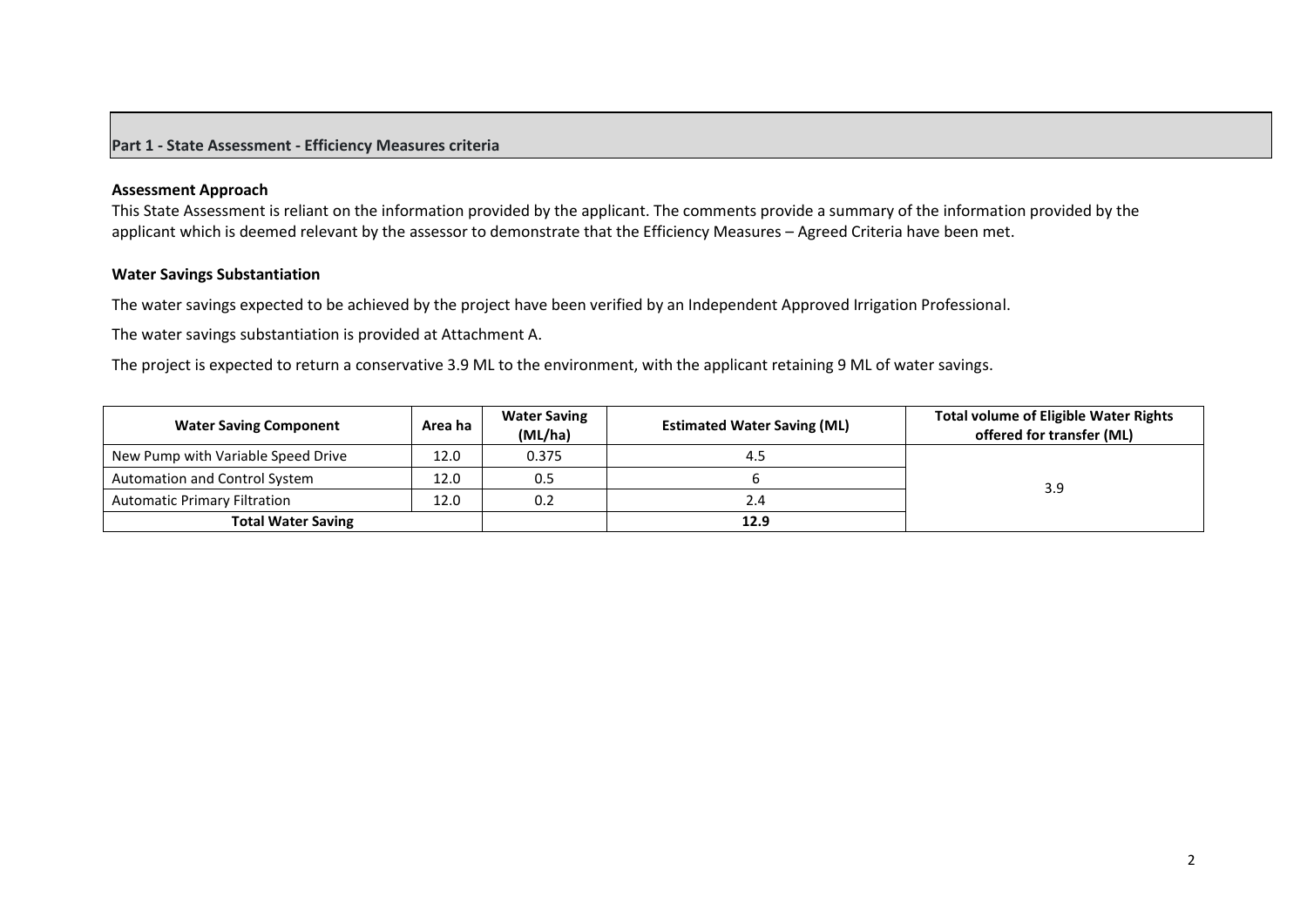| <b>Efficiency Measures Criteria</b>                                                                                                   | <b>Project Responses to Efficiency Measures</b><br><b>Criteria</b>                                                                                                                                                                                                                                                                                                                                                                                                                                                                                                                                                                                                                                                                                                                                                          | <b>Adequate</b><br>Response<br>Y/N | <b>State Assessment</b>                                                                                                                                                                                                                                                                                                                                                                                                                                                              |
|---------------------------------------------------------------------------------------------------------------------------------------|-----------------------------------------------------------------------------------------------------------------------------------------------------------------------------------------------------------------------------------------------------------------------------------------------------------------------------------------------------------------------------------------------------------------------------------------------------------------------------------------------------------------------------------------------------------------------------------------------------------------------------------------------------------------------------------------------------------------------------------------------------------------------------------------------------------------------------|------------------------------------|--------------------------------------------------------------------------------------------------------------------------------------------------------------------------------------------------------------------------------------------------------------------------------------------------------------------------------------------------------------------------------------------------------------------------------------------------------------------------------------|
| <b>Evidence of engagement with</b><br>community, industry and government<br>agencies<br>during project design<br>(Criteria 9, 6a, 6b) | 9. Please refer to response to 6b.<br>6a. Please refer to Attachment B from the<br>Central Irrigation Trust (CIT).<br>6b. The Delivery Partner was engaged by the<br>Australian Government in December 2018.<br>Since this time the Delivery Partner has<br>undertaken extensive consultation on the<br>Water Efficiency Program with key<br>stakeholders within the SA MDB region.<br>Direct engagement with industry and<br>commodity groups, irrigation infrastructure<br>operators, Local Government, Regional<br>Development organisations has occurred on<br>the program. The works proposed through<br>this project are consistent with regional plans<br>and strategies on sustainable land and water<br>management practices and building resilience<br>and adaptability into the irrigated agriculture<br>sector. | Υ                                  | The application has demonstrated that the delivery<br>partner has consulted with relevant industry bodies,<br>relevant Irrigation Infrastructure Operators, local<br>governments and regional development organisations<br>on a strategic regional approach to developing<br>projects under the Water Efficiency Program.<br>The application has also provided evidence that the<br>relevant network operator - Central Irrigation Trust, is<br>involved in or aware of the project. |
| <b>Potential Direct Water Market Impacts</b><br>(Criteria 7a, 7b, 7c, 7d)                                                             | 7a. Refer to Attachment B confirming that the<br>volume of water entitlement owned and the<br>period of ownership.<br>The project has been independently assessed<br>and this process included the provision of<br>formal quotations to establish the nominated                                                                                                                                                                                                                                                                                                                                                                                                                                                                                                                                                             | Y                                  | The application has demonstrated that:<br>The water rights to be transferred as part of the<br>$\bullet$<br>project have been independently verified as a<br>conservative estimate of the water savings that<br>can be generated and that the project will not<br>transfer more water than the project will save.                                                                                                                                                                    |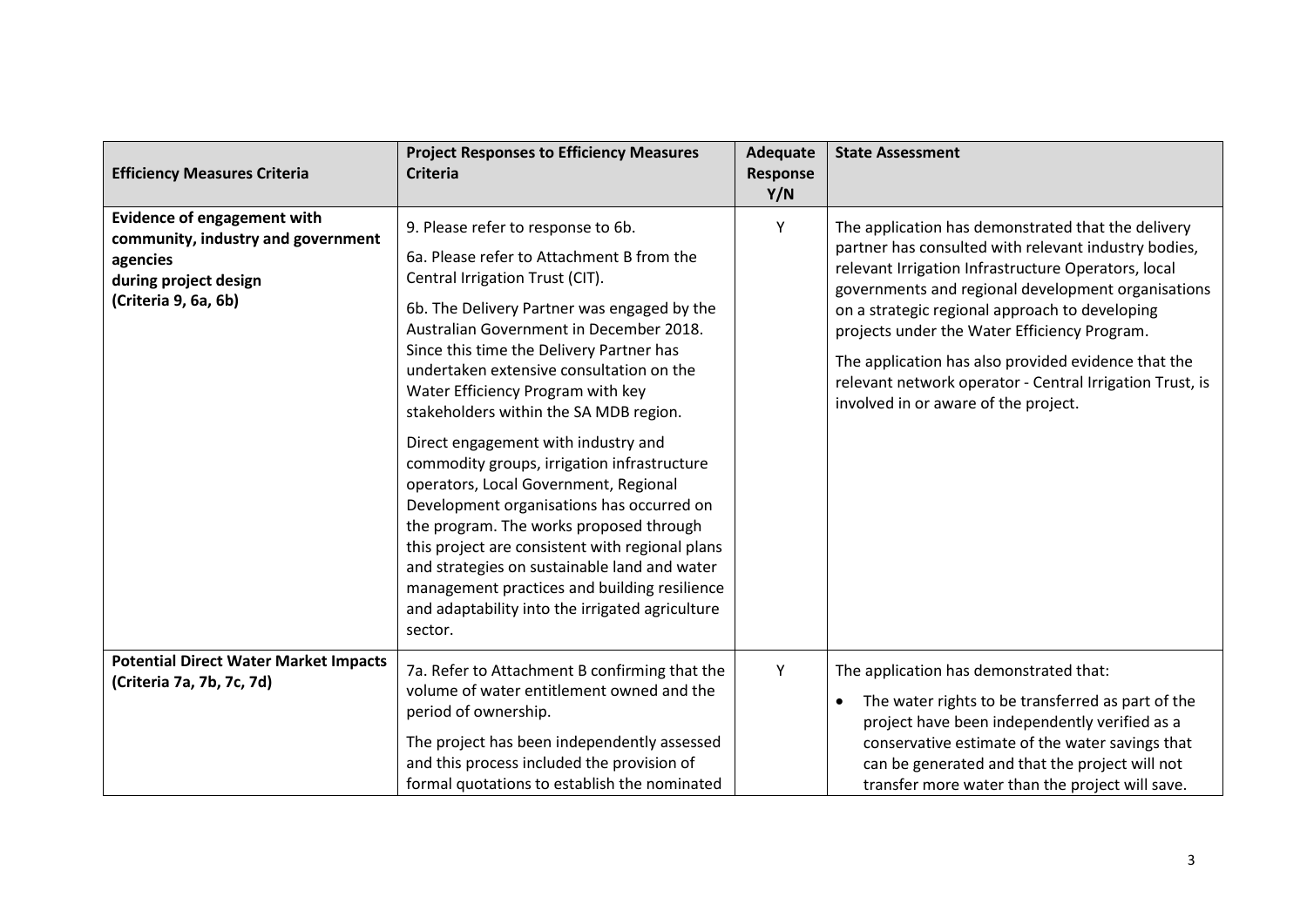| budget for the project. This assessment<br>confirms that only a conservative volume of<br>the assessed water saving has been<br>nominated for transfer to the Australian<br>Government and that additional savings will<br>be retained by the proponent. The water<br>savings are based on industry benchmarks<br>(crop and irrigation system type specific) that<br>have been collated over a long period of time<br>from on-farm water use studies and<br>investigations. | The water entitlements to be transferred have<br>been held for a minimum of 3 years at the time of<br>application.<br>The project will generate water savings above the<br>volume returned to the environment and will<br>effectively increase the water available for productive<br>uses in the consumptive pool. The increase in<br>available water will have no direct impact on<br>reliability, and will put downward pressure on water<br>market prices. |
|-----------------------------------------------------------------------------------------------------------------------------------------------------------------------------------------------------------------------------------------------------------------------------------------------------------------------------------------------------------------------------------------------------------------------------------------------------------------------------|---------------------------------------------------------------------------------------------------------------------------------------------------------------------------------------------------------------------------------------------------------------------------------------------------------------------------------------------------------------------------------------------------------------------------------------------------------------|
| 7b. Attachment B verifies that the nominated<br>water access entitlement meets the 3 year<br>ownership requirement.                                                                                                                                                                                                                                                                                                                                                         |                                                                                                                                                                                                                                                                                                                                                                                                                                                               |
| 7c. As the property involved in this proposal<br>produces a permanent crop (winegrapes)<br>existing owned water is committed to on-<br>farm production on an annual basis.                                                                                                                                                                                                                                                                                                  |                                                                                                                                                                                                                                                                                                                                                                                                                                                               |
| The project works will however reduce the<br>annual irrigation demand through the<br>improved efficiency of on-farm water use and<br>as a result there will be no direct impact on<br>the reliability of water as a result of this<br>project. This outcome (reduction in irrigation<br>demand) will be replicated through other<br>projects so at a cumulative scale is expected<br>to generate additional water for irrigated<br>production.                              |                                                                                                                                                                                                                                                                                                                                                                                                                                                               |
| 7d. As described above in 7c. this project will<br>generate a net increase in water supply and<br>will not directly increase the price of water.                                                                                                                                                                                                                                                                                                                            |                                                                                                                                                                                                                                                                                                                                                                                                                                                               |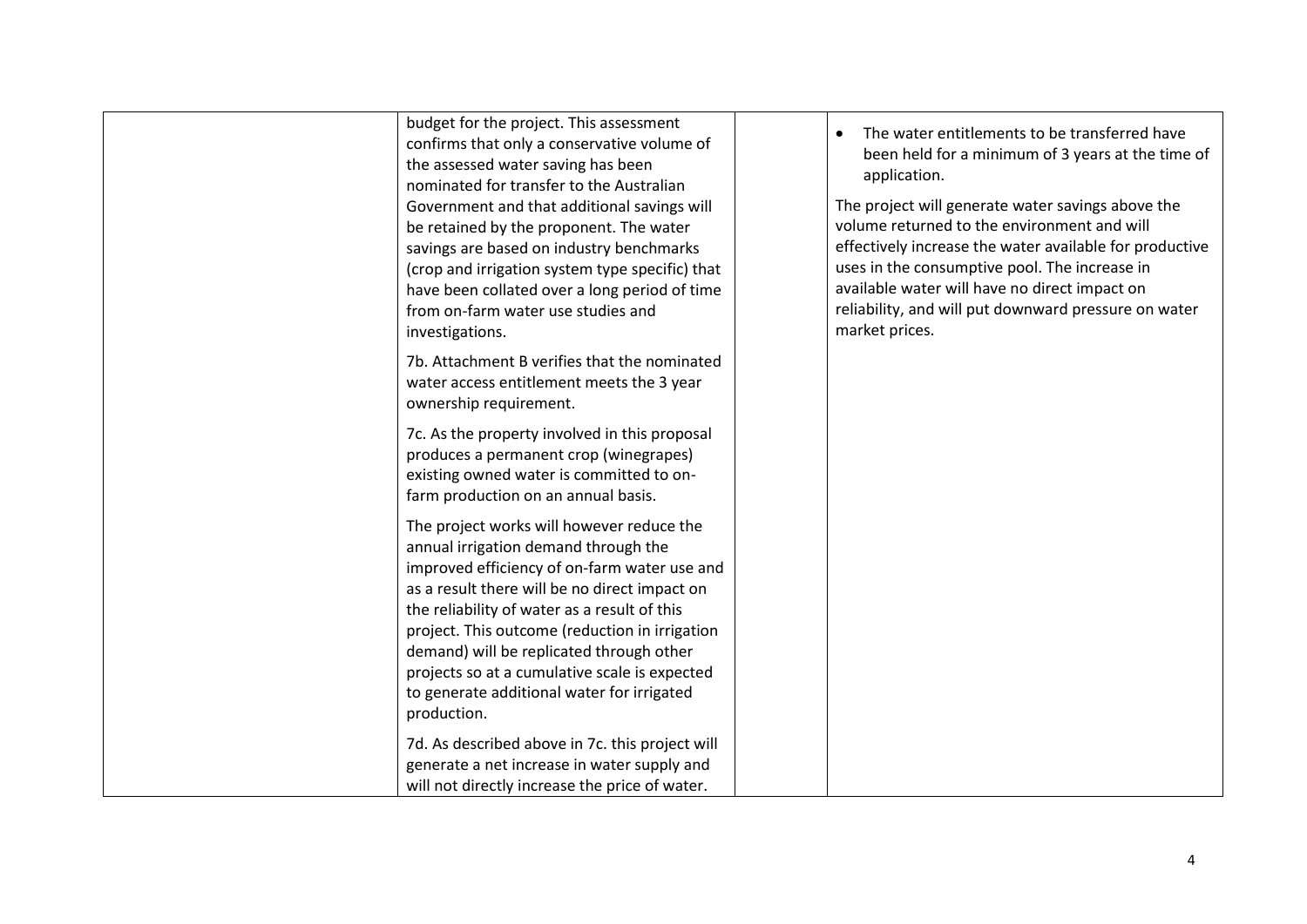| <b>Contribution to Proponent Businesses</b><br>and Irrigation District Viability<br>(Criteria 4a, 4b, 4c) | 4a. The property is located within the<br>distribution network of the Cobdogla<br>Irrigation Trust which is managed by the<br>Central Irrigation Trust.                                                                                                                                                                                                                                                                                                                                                                                       | Y | The application has demonstrated that:<br>The project will contribute to the longer term<br>sustainability of the business and the irrigation<br>district more generally.                                                   |
|-----------------------------------------------------------------------------------------------------------|-----------------------------------------------------------------------------------------------------------------------------------------------------------------------------------------------------------------------------------------------------------------------------------------------------------------------------------------------------------------------------------------------------------------------------------------------------------------------------------------------------------------------------------------------|---|-----------------------------------------------------------------------------------------------------------------------------------------------------------------------------------------------------------------------------|
|                                                                                                           | The existing delivery infrastructure is fully<br>piped and therefore the proposed works will<br>have no impact on the current network<br>configuration or longer-term viability. The<br>proposed works will ensure the internal                                                                                                                                                                                                                                                                                                               |   | The project is focused on modernising existing<br>inefficient irrigation systems which will position<br>the business to capitalise on returns for<br>winegrape production in the SA Riverland.                              |
|                                                                                                           | irrigation infrastructure operates as<br>efficiently as possible and enable the<br>applicant to continue contributing to the on-<br>going network running costs into the future.                                                                                                                                                                                                                                                                                                                                                              |   | The project will contribute to the longer term<br>viability of the property which will provide<br>benefits across the irrigation district and the trust<br>more broadly which is consistent with current<br>business plans. |
|                                                                                                           | 4b. The property is located within the<br>Cobdogla Irrigation Trust and is serviced by<br>the water delivery systems provided by the<br>trust. There is a high density of irrigated<br>properties in the adjacent area that are all<br>serviced by the Cobdogla Irrigation Trust and<br>therefore the infrastructure will remain a<br>critical component of the trust operations<br>into the future. The system is also fully piped<br>and pressurised which ensures flexibility in<br>the broader operation and management of<br>the system. |   |                                                                                                                                                                                                                             |
|                                                                                                           | 4c. As described in criteria 4b. the property is<br>located within the footprint of the Cobdogla<br>Irrigation Trust. The trust is responsible for<br>the delivery of significant volumes of<br>irrigation water to customers within this<br>footprint. Improvements in on-farm irrigation                                                                                                                                                                                                                                                    |   |                                                                                                                                                                                                                             |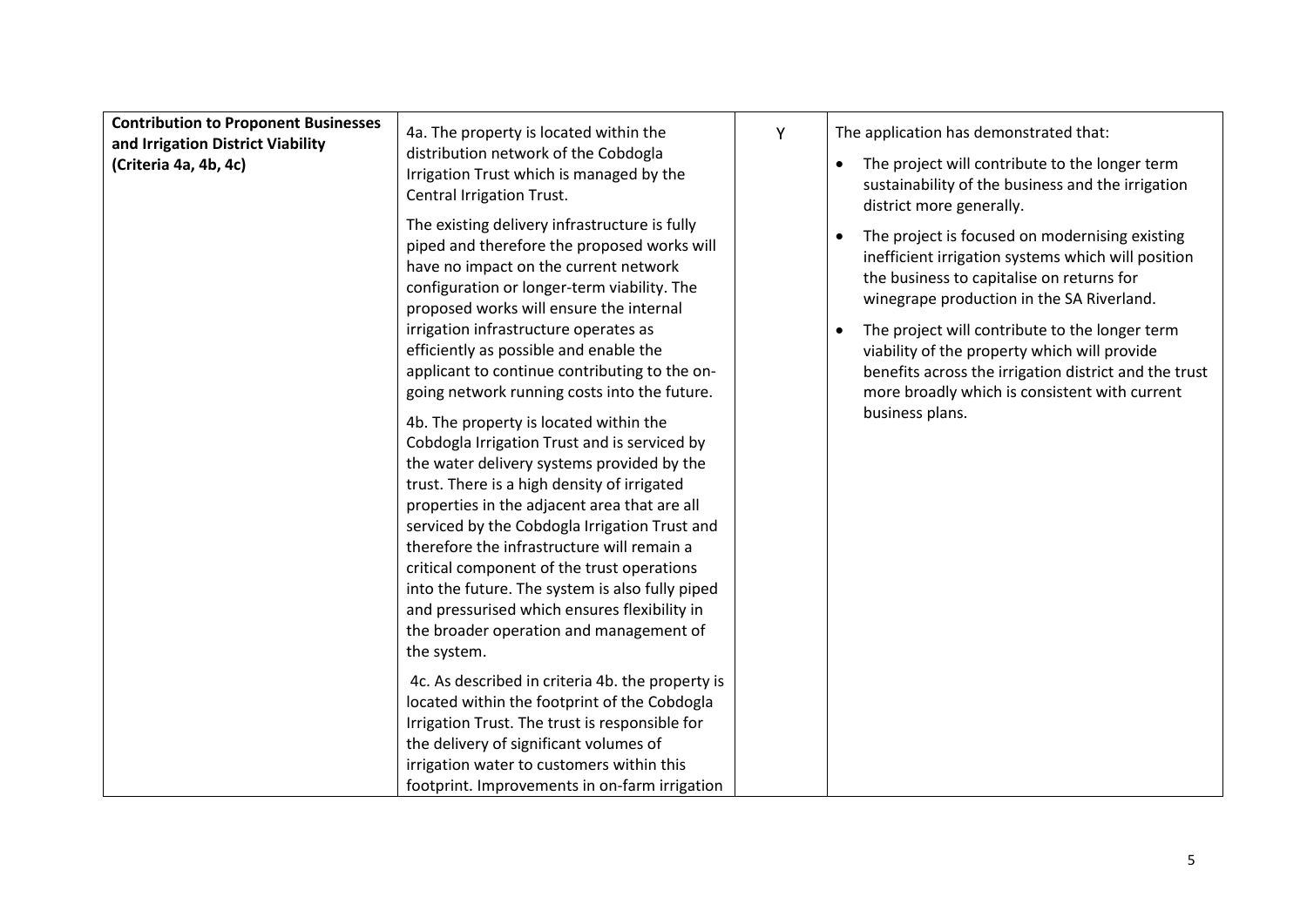|                                                           | efficiency assist the trust to manage drainage<br>which has benefits at a whole of trust level as<br>well as contributing to the objectives of<br>regional salinity and water management<br>plans.                                                                                                                                                                                                                                                                                                                                                                                                                                                                                                                                                                                                                                                                                                                                                                                                                                                                                                                                                                            |   |                                                                                                                                                                                                                                                                                                                                                                                                                                                                                                                                                                                                                                                                                                       |
|-----------------------------------------------------------|-------------------------------------------------------------------------------------------------------------------------------------------------------------------------------------------------------------------------------------------------------------------------------------------------------------------------------------------------------------------------------------------------------------------------------------------------------------------------------------------------------------------------------------------------------------------------------------------------------------------------------------------------------------------------------------------------------------------------------------------------------------------------------------------------------------------------------------------------------------------------------------------------------------------------------------------------------------------------------------------------------------------------------------------------------------------------------------------------------------------------------------------------------------------------------|---|-------------------------------------------------------------------------------------------------------------------------------------------------------------------------------------------------------------------------------------------------------------------------------------------------------------------------------------------------------------------------------------------------------------------------------------------------------------------------------------------------------------------------------------------------------------------------------------------------------------------------------------------------------------------------------------------------------|
| <b>Support for Regional Economies</b><br>(Criteria 5, 6c) | 5a. As outlined in 2a. all project related goods<br>and services will be sourced from local service<br>providers so investment will remain in the<br>regional community and provide direct<br>economic stimulus.<br>The works will also ensure the business is<br>more viable and able to continue the<br>contribution it makes to the local community<br>through employment and expenditure.<br>5b. Currently the property is not operating as<br>efficiently as it could be and the proposed<br>works will address the current limitations<br>with irrigation management. The benefits of<br>improving the productivity of on-farm water<br>use extend beyond the farm gate and will<br>provide flow-on benefits to the local<br>community, region and the State. The on-<br>farm irrigation efficiency works also assist the<br>proponent to be better adapted to reduced<br>and/or more volatile water availability in the<br>future.<br>5c. As mentioned in responses to previous<br>criteria the property is located within the<br>Cobdogla Irrigation Trust and the works are<br>focused on investing in the property to<br>ensure it is sustainable and viable in the | Y | The application has demonstrated that the project<br>will:<br>Support the winegrape industry which is an<br>important sector of the Riverland and SA<br>economy.<br>Maintain and potentially increase seasonal<br>employment during the harvest period along with<br>engaging local contractors during the<br>redevelopment and construction phase.<br>Generate benefits for the broader region and not<br>just the applicant through sourcing of local farm<br>input supplies by the participating business and<br>generating regional employment.<br>Increase regional and Basin wide productivity<br>through increasing the volume of water available<br>for consumptive uses on the water market. |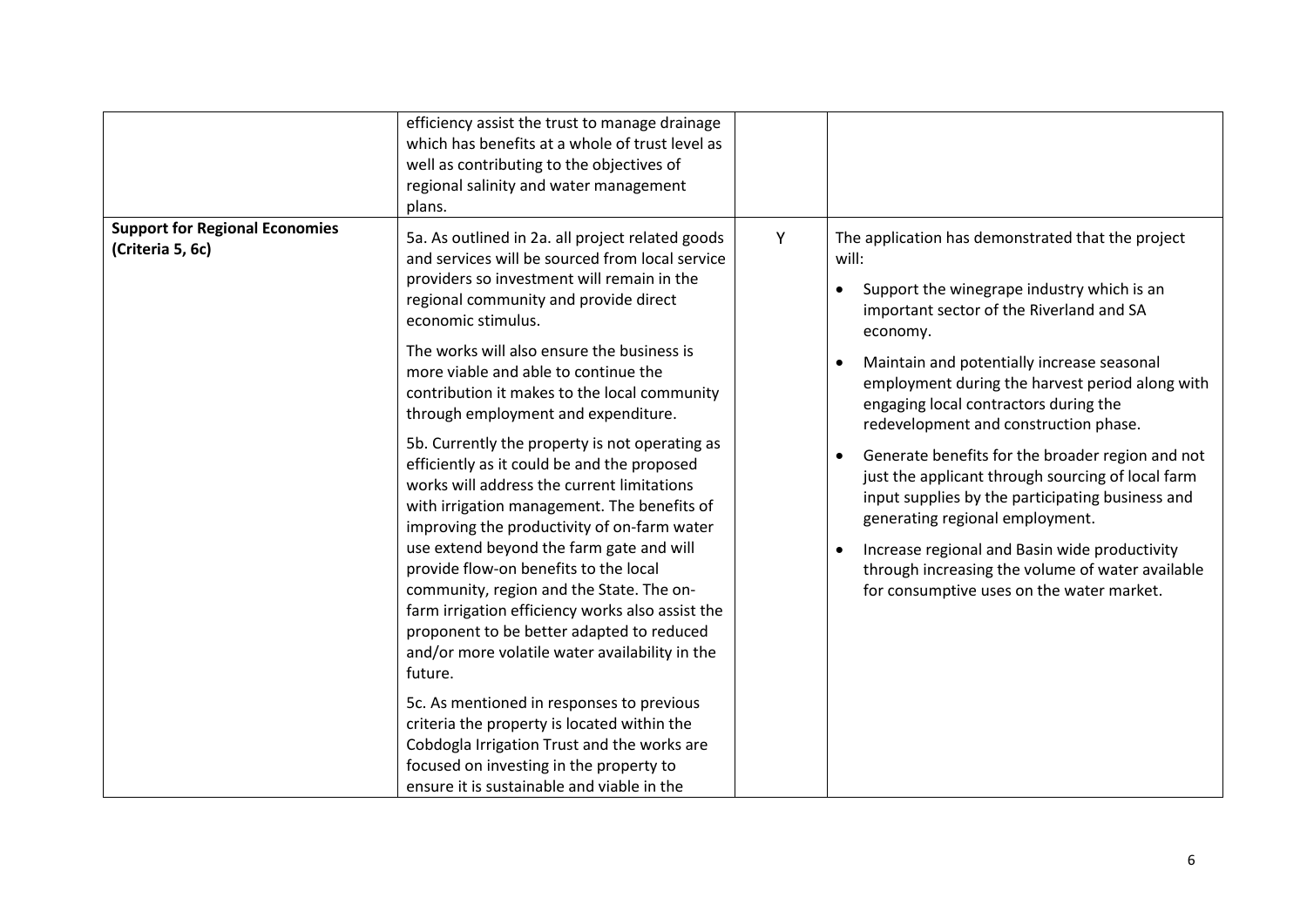|                                                                    | longer term.                                                                                                                                                                                                                                                                                                                                                                                                                                                                     |   |                                                                                                                       |
|--------------------------------------------------------------------|----------------------------------------------------------------------------------------------------------------------------------------------------------------------------------------------------------------------------------------------------------------------------------------------------------------------------------------------------------------------------------------------------------------------------------------------------------------------------------|---|-----------------------------------------------------------------------------------------------------------------------|
|                                                                    | The project does not involve any reduction in<br>held delivery shares within the trust and<br>therefore these fixed charges will continue to<br>be met by the project proponent.                                                                                                                                                                                                                                                                                                 |   |                                                                                                                       |
|                                                                    | 5d. The proposal will under-pin existing direct<br>employment and also ensure employment<br>along the supply chain via harvesting,<br>processing and distribution of wine grapes is<br>maintained and potentially enhanced.                                                                                                                                                                                                                                                      |   |                                                                                                                       |
|                                                                    | 6c. While the project will deliver positive<br>benefits to the proponent these benefits will<br>extend beyond the farm gate through<br>investment in the local community both for<br>the project works and in the longer term. The<br>works will ensure the property is viable and<br>sustainable into the future and continues to<br>contribute product to local processing<br>facilities which will assist with underpinning<br>jobs along the supply and distribution chains. |   |                                                                                                                       |
|                                                                    | The project will also generate retained<br>savings for the proponent which will assist to<br>increase water supply at a local, regional and<br>Basin scale.                                                                                                                                                                                                                                                                                                                      |   |                                                                                                                       |
| <b>Social and Environmental Benefits</b><br>(Criteria 2a, 2b, 2c,) | 2a. This proposal is only small scale however<br>it will facilitate an improved profitability for<br>the business involved.                                                                                                                                                                                                                                                                                                                                                      | Υ | The application has:<br>Described the expected socio-economic and<br>environmental benefits of their proposed project |
|                                                                    | The community in which the project is<br>located is under-pinned by the viticulture<br>industry and therefore investment that                                                                                                                                                                                                                                                                                                                                                    |   | which include:<br>Increased productivity in terms of return<br>$\circ$<br>per megalitre for the business and region.  |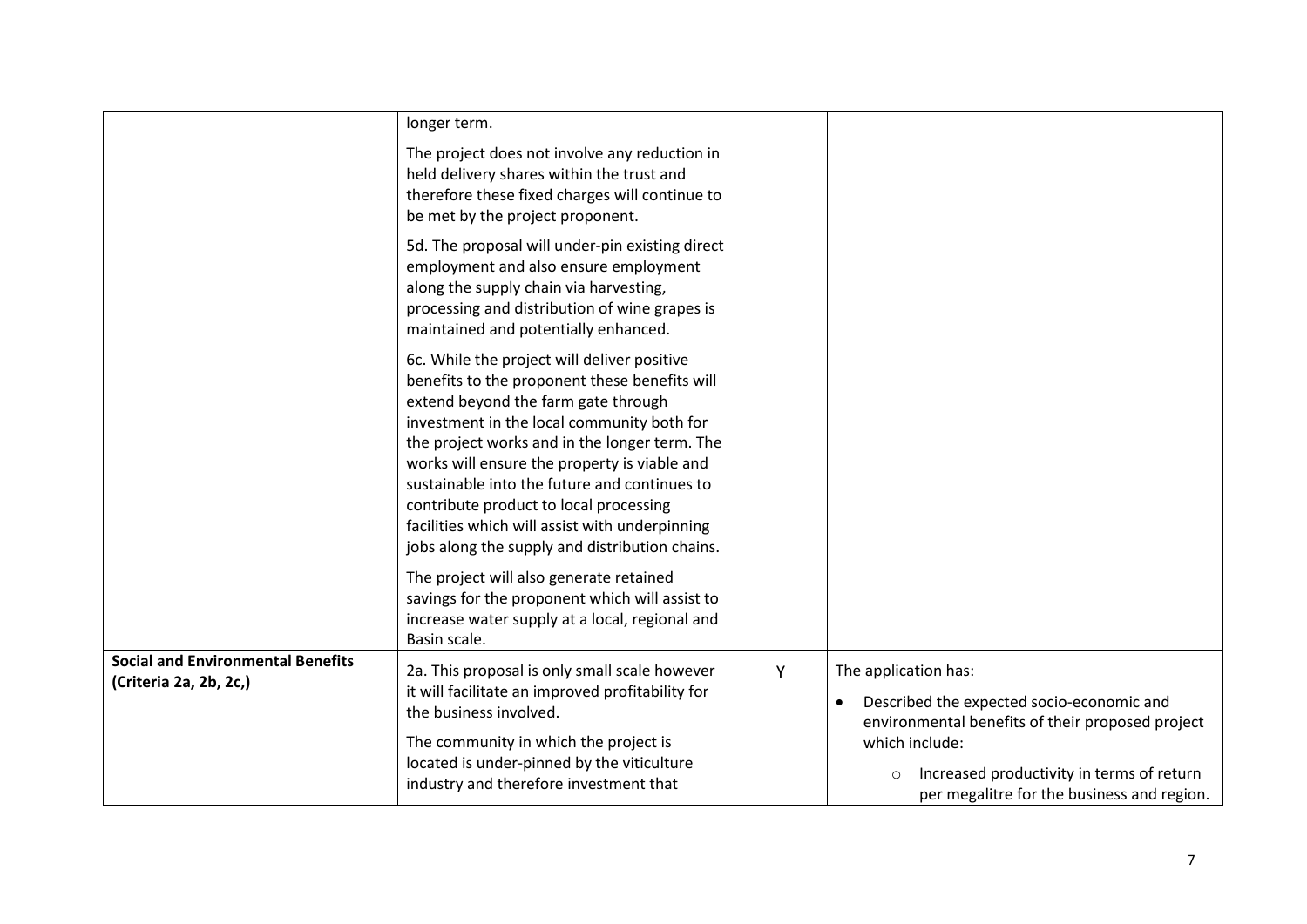|                                                                                          | contributes to the long-term sustainability of<br>local businesses provides flow on benefits to<br>the regional community.<br>2b. As this project is focused on on-farm<br>works it is not expected to directly contribute<br>to amenity values within the local<br>community.<br>2c. N/A- Project is under \$4 million                                                                                                                                                                    |   | Improving the business's long term<br>$\circ$<br>resilience and viability which will have<br>flow on benefits to the local, regional and<br>State economies.<br>Sourcing of goods and services for the<br>$\circ$<br>project from local companies which will<br>add further economic stimulus to the<br>Riverland community.<br>Increased regional and Basin wide<br>$\circ$<br>productivity through increasing the<br>volume of water available for<br>consumptive uses on the water market.<br>The proposed works are on-farm and will not<br>$\bullet$<br>affect the amenity to local communities of weirs,<br>storages and parks. Accordingly, 2b is not<br>applicable.<br>The project is below the \$4 million threshold for large<br>projects and is not required to address criteria 2c. |
|------------------------------------------------------------------------------------------|--------------------------------------------------------------------------------------------------------------------------------------------------------------------------------------------------------------------------------------------------------------------------------------------------------------------------------------------------------------------------------------------------------------------------------------------------------------------------------------------|---|-------------------------------------------------------------------------------------------------------------------------------------------------------------------------------------------------------------------------------------------------------------------------------------------------------------------------------------------------------------------------------------------------------------------------------------------------------------------------------------------------------------------------------------------------------------------------------------------------------------------------------------------------------------------------------------------------------------------------------------------------------------------------------------------------|
| Comply with all relevant laws including<br>work health and safety laws.<br>(Criteria 2d) | 2d. The Delivery Partner has well established<br>Work Health and Safety management<br>procedures in place which have been<br>specifically tailored to the implementation of<br>Australian Government irrigation efficiency<br>programs. The proponent will be required to<br>complete a Risk Assessment specific to the<br>project activities and demonstrate that all<br>required insurance is in place and current<br>prior to the project works commencing and<br>any funds being paid. | Υ | The application has demonstrated that the applicant<br>and delivery partner have an understanding of all<br>relevant legislation or regulation that will require<br>approval prior to works commencing and that they<br>will comply with all relevant laws including work<br>health and safety laws.                                                                                                                                                                                                                                                                                                                                                                                                                                                                                            |
| <b>Business Resilience, including Drought</b>                                            | 10a. Please refer to response to 5b.                                                                                                                                                                                                                                                                                                                                                                                                                                                       | Y | The application has demonstrated that the project                                                                                                                                                                                                                                                                                                                                                                                                                                                                                                                                                                                                                                                                                                                                               |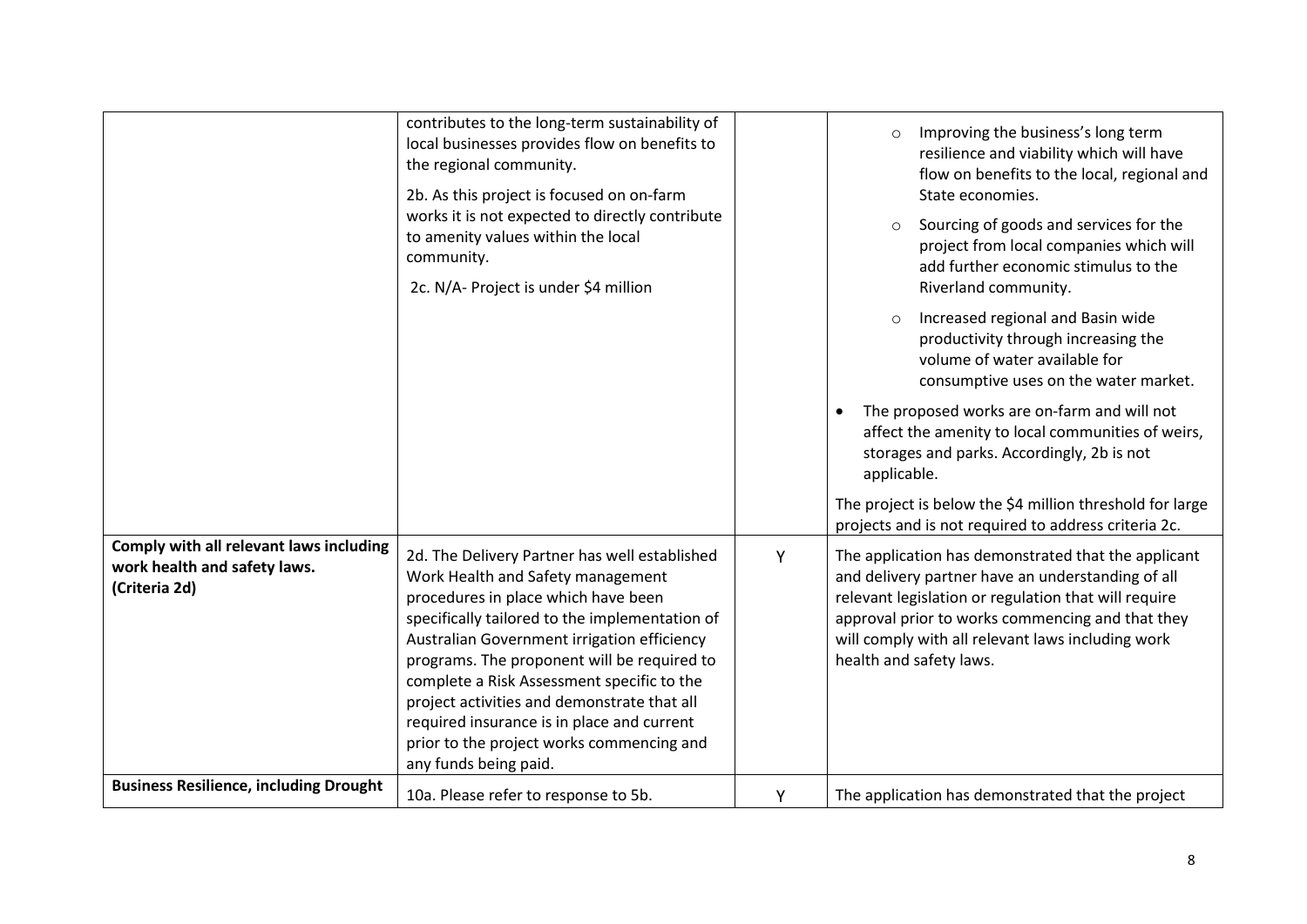| and Climate Change Impacts                        |                                                                                                                                                                                                                                                                                                                                                                                                                                                                                                                                                                                                                                                                                                                                                                                                                                                                                                                                                                                                                                                                                                                                                                                                                                                     |   | will:                                                                                                                                                                                                                                                                                                                                                                                                                                                                                                                                                                      |
|---------------------------------------------------|-----------------------------------------------------------------------------------------------------------------------------------------------------------------------------------------------------------------------------------------------------------------------------------------------------------------------------------------------------------------------------------------------------------------------------------------------------------------------------------------------------------------------------------------------------------------------------------------------------------------------------------------------------------------------------------------------------------------------------------------------------------------------------------------------------------------------------------------------------------------------------------------------------------------------------------------------------------------------------------------------------------------------------------------------------------------------------------------------------------------------------------------------------------------------------------------------------------------------------------------------------|---|----------------------------------------------------------------------------------------------------------------------------------------------------------------------------------------------------------------------------------------------------------------------------------------------------------------------------------------------------------------------------------------------------------------------------------------------------------------------------------------------------------------------------------------------------------------------------|
| (Criteria 10a, 13a, 12)                           | 13a. As has been described in previous<br>criteria the works to be undertaken through<br>this proposal are projected to generate<br>significant year in year out water savings of<br>which only approximately 30% is nominated<br>for transfer to the Australian Government.<br>The proposal will generate retained savings<br>that will assist the proponent to better<br>manage climate variability especially where<br>this results in reductions in water availability<br>in dry seasons. Additionally when allocations<br>are high the proponent will have surplus<br>water relative to annual production<br>requirements that can be made available on<br>the seasonal allocation market which will<br>provide an additional revenue stream and<br>broader flow-on benefits with respect to<br>water supply in the Southern Murray-Darling<br>Basin.<br>12a. As described in 7a. the project proposal<br>has been independently assessed and this<br>assessment confirms that a conservative<br>volume of the total water saving is nominated<br>for transfer. The project works budget has<br>also been substantiated through formal<br>quotations and the funding request is<br>consistent with the quoted costs to deliver<br>the project. |   | Modernise existing inefficient irrigation systems<br>which will position the business to capitalise on<br>returns for winegrape production in the SA<br>Riverland.<br>• Generate additional water savings that will be<br>retained by the applicant to improve the<br>capacity of the proponent to better manage<br>periods of reduced water availability.<br>• Provide the enterprise with an increased ability<br>to endure and adapt to future climate<br>variability and water availability by generating<br>productivity improvements and improving<br>profitability. |
| <b>Cultural Benefits</b><br>(Criteria 8a, 8b, 8c) | 8a. As has been outlined in the responses to<br>previous criteria the project is expected to<br>generate positive outcomes at a local and<br>regional community scale.                                                                                                                                                                                                                                                                                                                                                                                                                                                                                                                                                                                                                                                                                                                                                                                                                                                                                                                                                                                                                                                                              | Y | The application has described the expected cultural<br>benefits of the proposed project, including the<br>strategy for increasing the cultural benefit to<br>participants and their communities through local                                                                                                                                                                                                                                                                                                                                                              |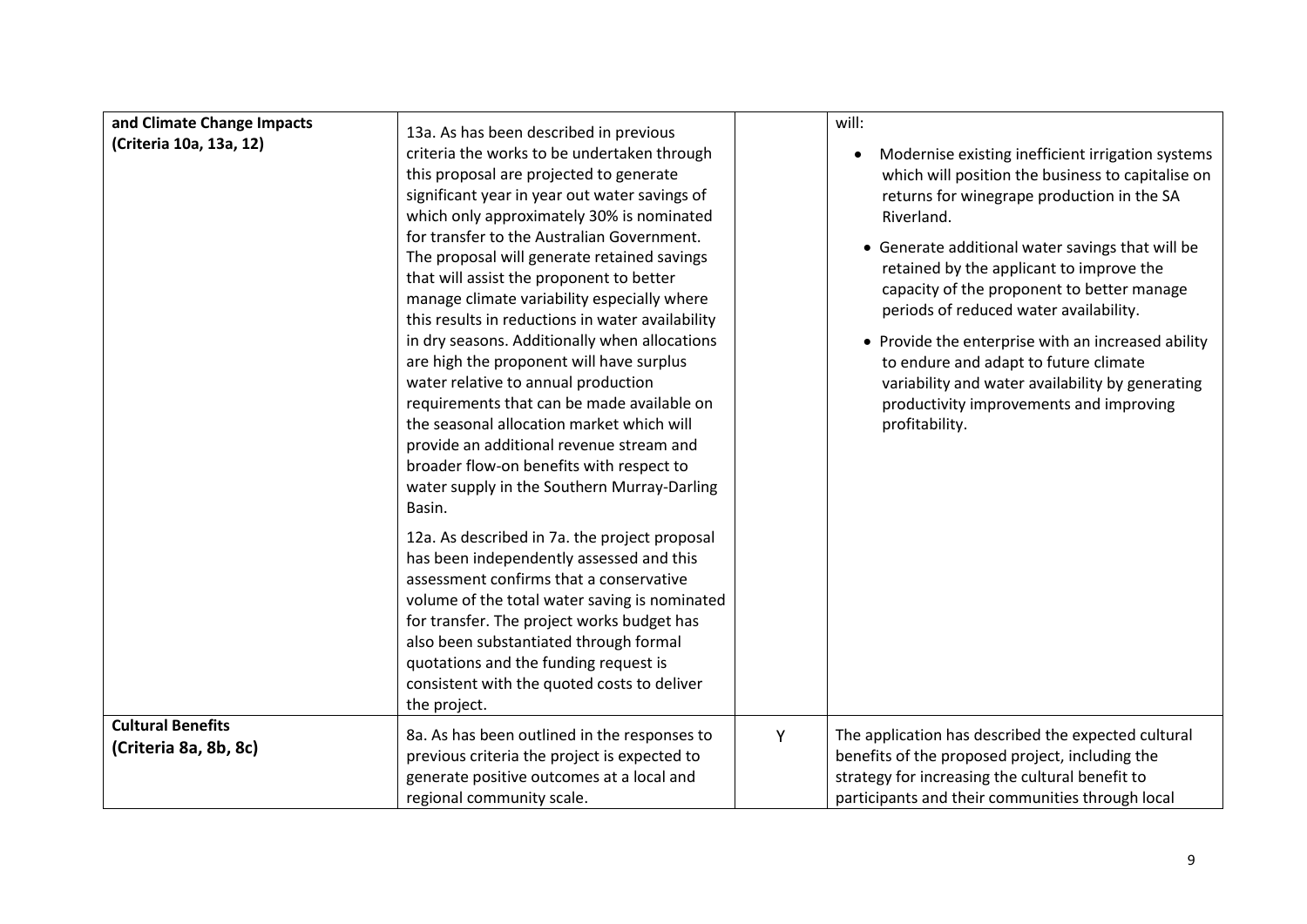| The project works will ensure an existing        | sourcing of goods, services and labour.                 |
|--------------------------------------------------|---------------------------------------------------------|
| irrigated business remains viable and            | The total project value is below \$3 million and is not |
| sustainable into the future which is very        | required to identify cultural heritage sites and manage |
| important given the Riverland region of SA is    | any impacts in accordance with relevant                 |
| heavily reliant on a prosperous and high         | Commonwealth and State laws.                            |
| performing irrigated agriculture sector.         |                                                         |
| The transfer of a share of the water savings     |                                                         |
| generated from the project to the Australian     |                                                         |
| Government will also ensure that a portfolio     |                                                         |
| of water is available to e-water managers to     |                                                         |
| assist with the maintenance of priority          |                                                         |
| ecological assets across the Murray-Darling      |                                                         |
| Basin. With tourism and recreation also key      |                                                         |
| drivers of the Riverland and State economies     |                                                         |
| this will provide further benefits.              |                                                         |
| 8b. The project will engage local contractors    |                                                         |
| to deliver all works which will provide a direct |                                                         |
| economic stimulus within the local               |                                                         |
| community. It is these same local agricultural   |                                                         |
| service businesses that in turn support local    |                                                         |
| community and sporting organisations via         |                                                         |
| sponsorship.                                     |                                                         |
| The Riverland region and the small towns         |                                                         |
| within the region are very reliant on a          |                                                         |
| sustainable irrigation industry to drive their   |                                                         |
| local economies. Improvements in water           |                                                         |
| management also help to assist to deliver        |                                                         |
| flow-on benefits to local and regional           |                                                         |
| environmental assets such as the River           |                                                         |
| Murray and wetlands and floodplains.             |                                                         |
| 8c. N/A project is under \$3 million             |                                                         |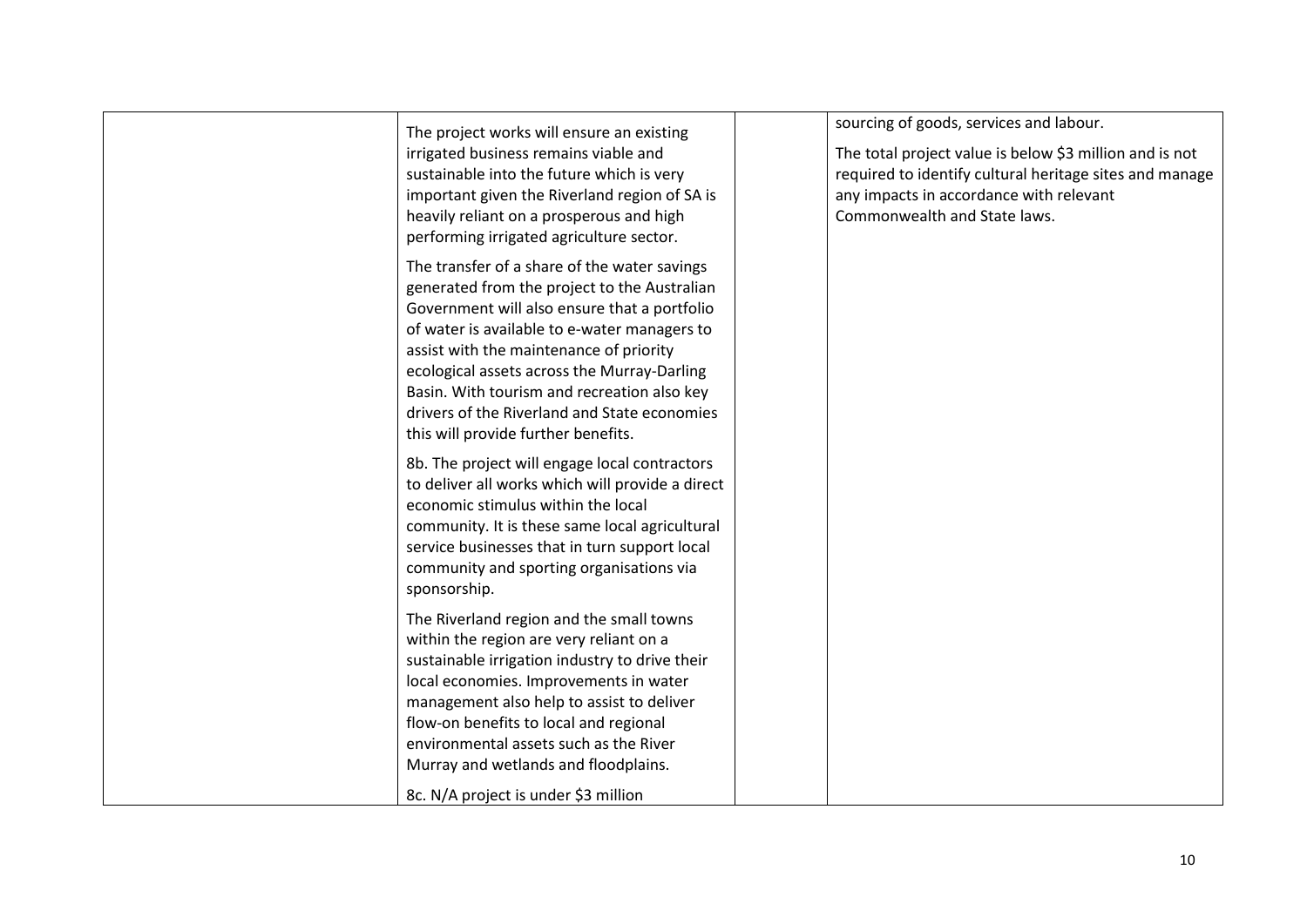## **In-Principle Recommendation**

The application has adequately addressed the Efficiency Measures – Agreed Criteria and demonstrated that the project will have neutral or positive socio-economic impacts and not have negative third party impacts on irrigation systems, water markets or regional communities. Accordingly, the South Australian Government provides in-principle approval for the project and recommends that the application proceed to the **public comment stage**.

## **Part 2 - State Response – Public Comments**

| <b>Relevant Public Comments to be responded to</b>                                                                                                                                                                                                                                                                                                                                                                                                                                                                                                                                                                                                                | <b>Response to Relevant Public Comments</b>                                                                                                                                                                                                                                                                                                                                                                                                                                                                                                                                                                                                                                                                                                                           |
|-------------------------------------------------------------------------------------------------------------------------------------------------------------------------------------------------------------------------------------------------------------------------------------------------------------------------------------------------------------------------------------------------------------------------------------------------------------------------------------------------------------------------------------------------------------------------------------------------------------------------------------------------------------------|-----------------------------------------------------------------------------------------------------------------------------------------------------------------------------------------------------------------------------------------------------------------------------------------------------------------------------------------------------------------------------------------------------------------------------------------------------------------------------------------------------------------------------------------------------------------------------------------------------------------------------------------------------------------------------------------------------------------------------------------------------------------------|
| It is clear this project will have negative socio-economic<br>impacts at a broader regional level as there will simply be<br>less water available for agriculture.<br>Any project that decreases the total pool available to food<br>production results in negative outcomes.<br>On-farm projects reduce the total amount of water<br>available to agriculture. While this proponent claims they<br>will become more efficient with their water use,<br>agriculture as a whole in the Basin will be worse off as<br>there is simply less for agriculture to use.<br>South Australia remains the only State not adhering to the<br>agreed socio-economic criteria. | The South Australian Government prefers efficiency measures to recover water for the<br>environment, as they provide real and positive outcomes to irrigation businesses, while<br>supporting communities that would otherwise be hard hit by the reduction in regional<br>productivity or the closure of businesses through water leaving the consumptive pool through<br>buybacks.<br>Unlike water buybacks that remove water from the consumptive pool, efficiency measures<br>increase the volume of water available. Properly constructed efficiency measures projects<br>recover water that is effectively "lost" through evaporation, leaky infrastructure and<br>inefficient irrigation systems or overwatering and is unavailable for use until projects are |
|                                                                                                                                                                                                                                                                                                                                                                                                                                                                                                                                                                                                                                                                   | completed.<br>The water savings for all South Australian on-farm projects have been independently verified<br>as a conservative estimated of water savings. Those water savings were not previously<br>available to the consumptive pool.<br>Additionally, all proponents of on farm projects in South Australia under the efficiency<br>measures program have retained a portion of the water savings generated from their<br>projects. This is increasing supply and putting downward pressure on water market prices.                                                                                                                                                                                                                                              |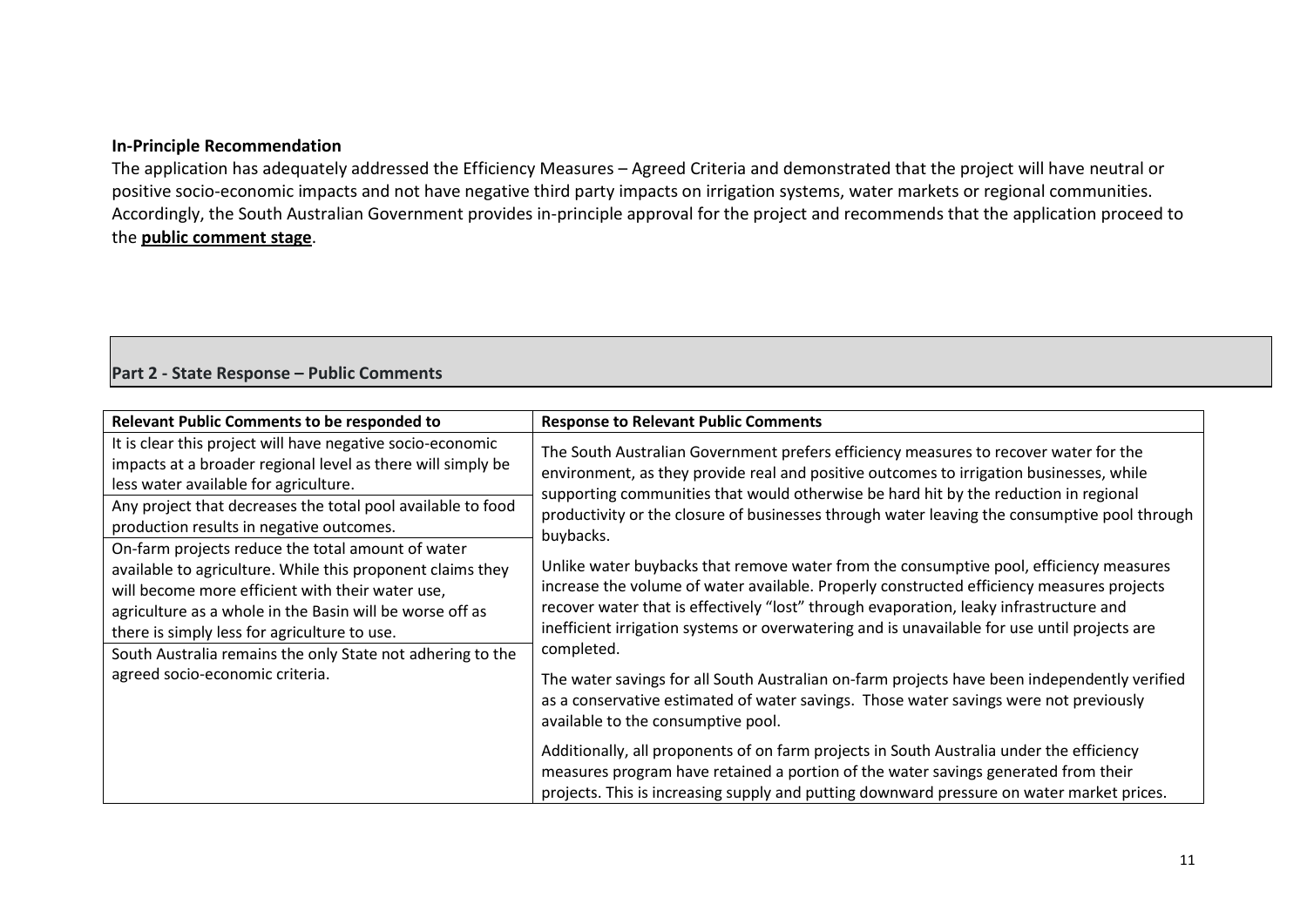|                                                                                                                                                                                                                                    | Accordingly, South Australian projects are increasing the water available for consumptive uses<br>across the southern connected Murray-Darling Basin and have not reduced the amount of<br>water available for agricultural use.<br>South Australia continues to encourage participation in on-farm efficiency measures projects<br>to generate positive outcomes for irrigators and regional communities, and is assessing all<br>applications in full accordance with the Murray-Darling Basin Ministerial Council agreed socio-<br>economic criteria.                                                                                                                                                                                                                                                                                                                                                                                                            |
|------------------------------------------------------------------------------------------------------------------------------------------------------------------------------------------------------------------------------------|---------------------------------------------------------------------------------------------------------------------------------------------------------------------------------------------------------------------------------------------------------------------------------------------------------------------------------------------------------------------------------------------------------------------------------------------------------------------------------------------------------------------------------------------------------------------------------------------------------------------------------------------------------------------------------------------------------------------------------------------------------------------------------------------------------------------------------------------------------------------------------------------------------------------------------------------------------------------|
| Evidence suggests that those who participate in on-farm<br>projects do require additional water and do enter the<br>water market, thus driving up the price. There is no<br>guarantee that this project will not enter the market. | Both the ABARE and Aither reports have acknowledged that it is difficult to separate the<br>impact of water recovery from other major trends such as climate change and the significant<br>growth in industries and as such the findings should be treated with caution.<br>The ABARE report draws heavily on a recent study undertaken by ABARES, available at<br>https://onlinelibrary.wiley.com/doi/full/10.1111/1467-8462.12396?af=R This study found<br>that some on-farm program participants subsequently purchased water to increase their<br>irrigated production. The study did not however directly link this to participation in the<br>program and noted that many other demographic and economic factors are likely to influence<br>business decisions. In fact, it is specifically stated that the study did not attempt to define or<br>separately quantify direct and indirect effects of on-farm efficiency measures projects on<br>water prices. |
|                                                                                                                                                                                                                                    | The ABARES study also evaluated many projects that would not meet the criteria agreed by<br>the MDB Ministerial Council and as a result, no conclusions can be drawn between the<br>findings of this study and on-farm efficiency measures projects that have been submitted<br>since these criteria were agreed.                                                                                                                                                                                                                                                                                                                                                                                                                                                                                                                                                                                                                                                   |
|                                                                                                                                                                                                                                    | The Aither report appears to treat water recovered through on-farm efficiency measures the<br>same as buybacks. This fails to recognise that on-farm efficiency measures are reducing<br>demand by the same amount and in most cases more than the corresponding reduction in<br>supply.                                                                                                                                                                                                                                                                                                                                                                                                                                                                                                                                                                                                                                                                            |
|                                                                                                                                                                                                                                    | Accordingly, it would be incorrect to infer that South Australian on-farm projects are directly<br>attributable to increased water use and higher water market prices when they are                                                                                                                                                                                                                                                                                                                                                                                                                                                                                                                                                                                                                                                                                                                                                                                 |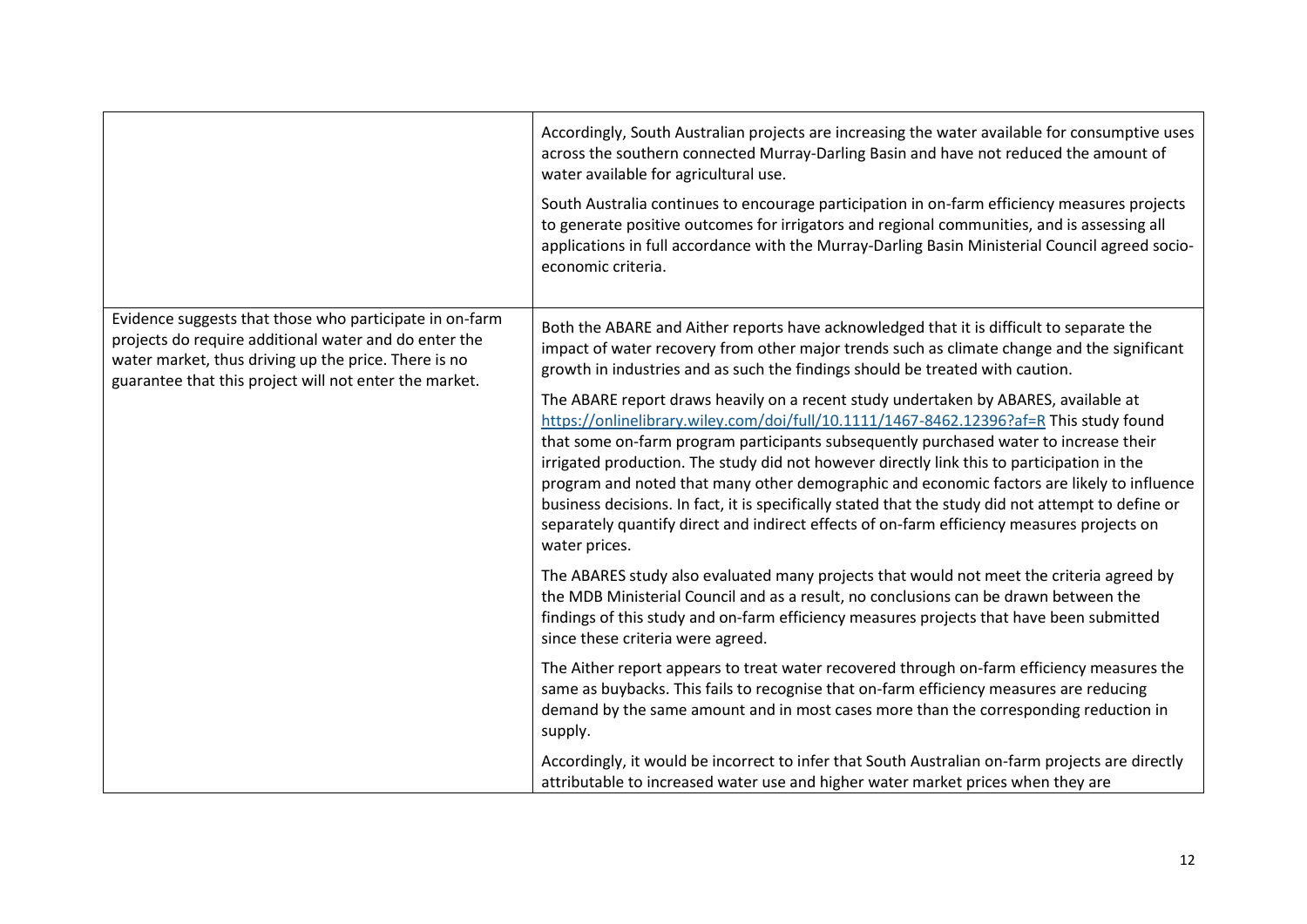| consistently reducing water demand and increasing supply.                                      |
|------------------------------------------------------------------------------------------------|
| Any expansion of irrigated area and hence water use that occurs post on-farm project is an     |
| indirect effect of the program and is likely to be driven by many other complex and            |
| interrelated economic and social factors. These indirect impacts are not considered as part of |
| the socio economic assessment.                                                                 |

## **Final Recommendation**

The application has adequately addressed the Efficiency Measures – Agreed Criteria and demonstrated that the project will have neutral or positive socio-economic impacts and not have negative third party impacts on irrigation systems, water markets or regional communities. Accordingly, it is recommended that the application proceed to the Australian Government's detailed assessment stage.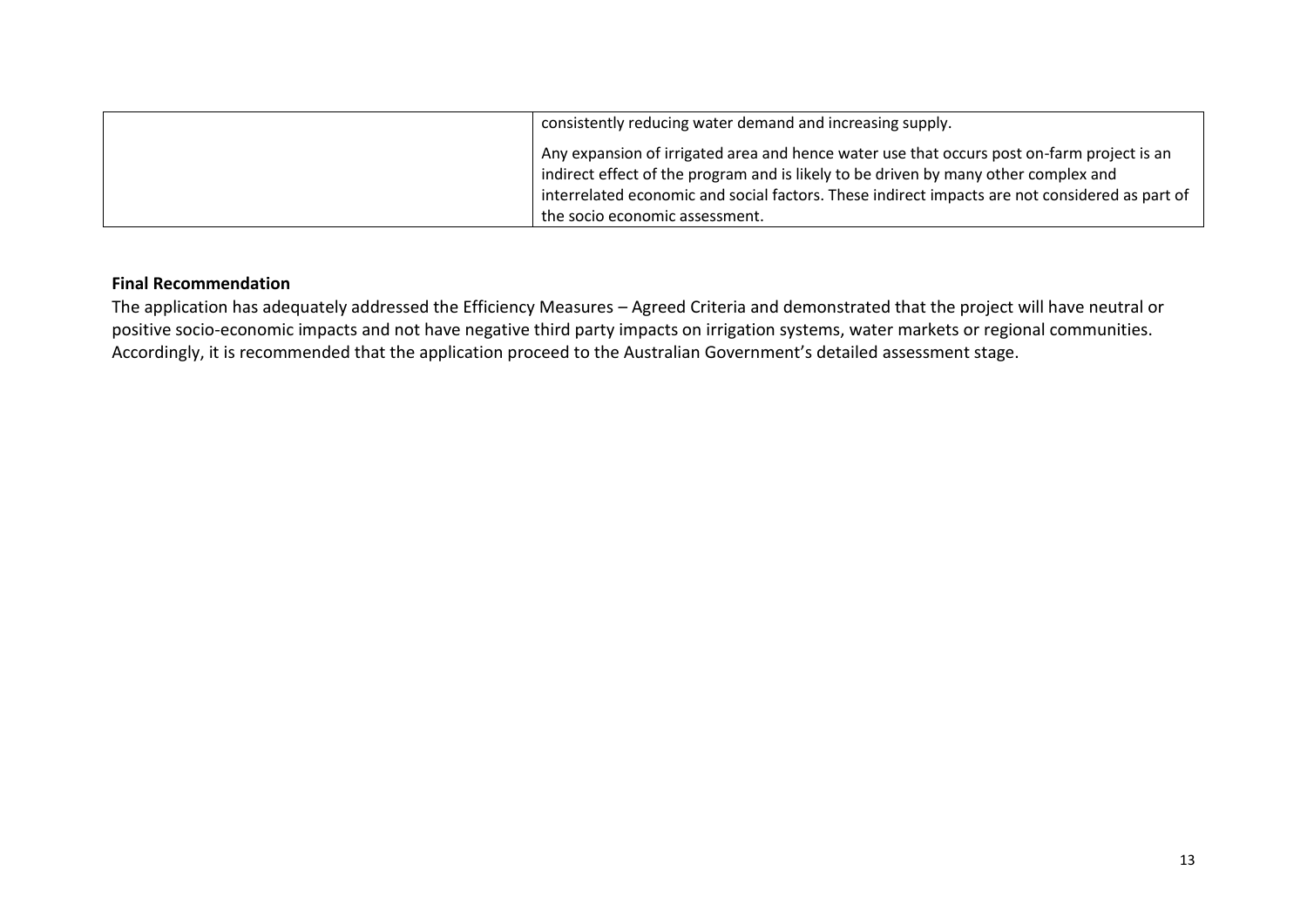# **Water Savings Substantiation – Water Efficiency Program (WEP) Technical Assessment**

**Project ID:**

**Crop Type: Wine Grapes** 

## **Project Summary:**

The project will be replacing existing pumping infrastructure with a new pump and motor that has an integrated VSD and the primary filtration will also be replaced at the same time. A new automation and control system has been included to automate the pump as well as the field valves, the works will encompass the whole 12.0ha area planted to winegrapes located near Cobdogla in the SA Riverland.

A conservative water saving of 3.9ML, or 0.33ML/ha is expected to be generated from the

## project. **Water Saving Methodology:**

The current pumping infrastructure is aging and fixed speed servicing 12 irrigation valves across the 12.0ha property and therefore the installation of a new pump set coupled with a VSD and automation will provide the irrigator with complete flexibility within their irrigation system management.

The irrigator will be able to manipulate the system to deliver the exact plant water requirements based of varietal needs reducing over pumping and excessive water use. As shown on the irrigation design one of the 12 x existing irrigation valves is also under vine sprinkler irrigation and therefore has quite a different flow rate to the valve units containing surface drip irrigation. The new pump with VSD will allow this valve to be irrigated as a standalone irrigation shift and therefore ensure the application rate best meets vine water requirements.

The installation of a new automation and control system will be particularly beneficial for irrigation management and labour efficiency as the system contains 12 x irrigation valves which is quite intensive for a property of its size. With a remote access control and automation system that can send notifications the applicant will be able to manage the system more efficiently and accurately and monitor water use preventing over irrigation, while protecting their vineyard during extreme weather events.

The installation of a new automatic main filtration unit will increase the capacity of the properties primary filtration system with the existing filtration being under capacity which limits the planted area that can be irrigated in a single shift and the operation of the filtration system itself. The new primary filtration will also ensure that system maintenance activities occur as efficiently as possible reducing the amount of water and labour that is used to maintain the performance of the irrigation system. The filtration unit will also be capable of managing varying water quality through the use of the pressure differential device.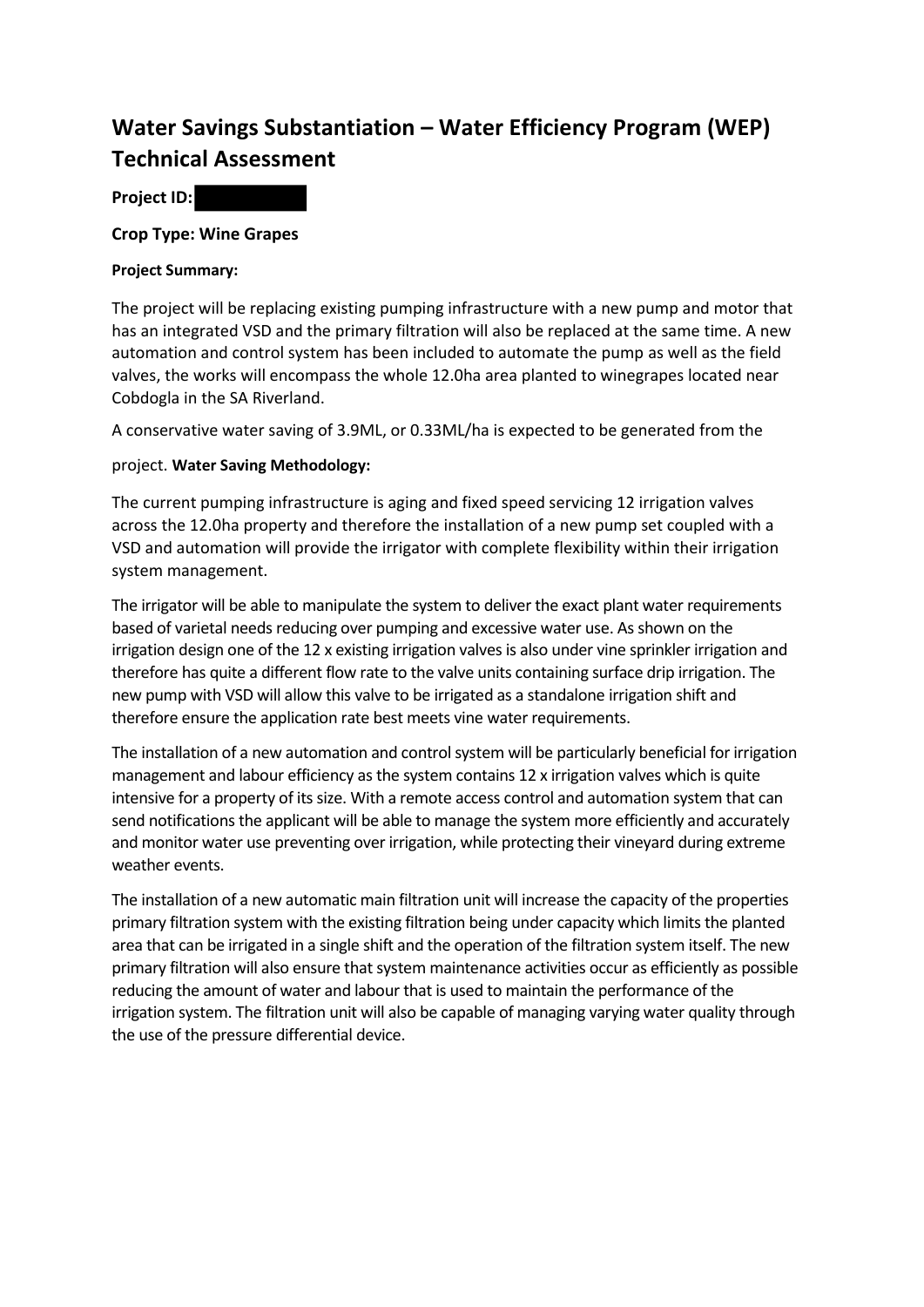## *On-farm Project Proposal Application Form* – *APPENDIX 1: Guide for water savings assessment*

| <b>Water Saving Activity</b>        | Area<br>(ha) | <b>Potential</b><br>Water<br><b>Saving</b><br>(ML/ha) | <b>Potential</b><br>Water<br><b>Saving</b><br>(ML) | Conservative<br>Water<br><b>Saving</b><br>(ML) | Conservativel<br>Water<br><b>Saving</b><br>(ML/ha) |
|-------------------------------------|--------------|-------------------------------------------------------|----------------------------------------------------|------------------------------------------------|----------------------------------------------------|
| New Pump with Variable Speed Drive  | 12.0         | 5%                                                    | 4.5                                                |                                                |                                                    |
| Automation and Control System       | 12.0         | 0.5                                                   | 6.0                                                |                                                |                                                    |
| <b>Automatic Primary Filtration</b> | 12.0         | 0.2                                                   | 2.4                                                |                                                |                                                    |
|                                     |              | <b>TOTAL</b>                                          | 12.9                                               | 3.9                                            | 0.33                                               |

 $\sqrt{12.0}$ ha x 7.5ML/ha x 5% = 4.5ML

#### **Project Budget:**

Project costs have been based on quotes provided

## **Irrigation Design/Plan:**

An Irrigation Design has been completed by a professional designer for the irrigation system and has been included as an attachment to the proposal.

## **Approvals/Environmental:**

No approvals are required to conduct the works as the works are occurring on private property and the activities will not have an adverse environmental impact on the property or surrounds.

The specific irrigation efficiency improvements will contribute to reducing deep drainage beyond the crop root zone and hence improved salinity outcomes for the River Murray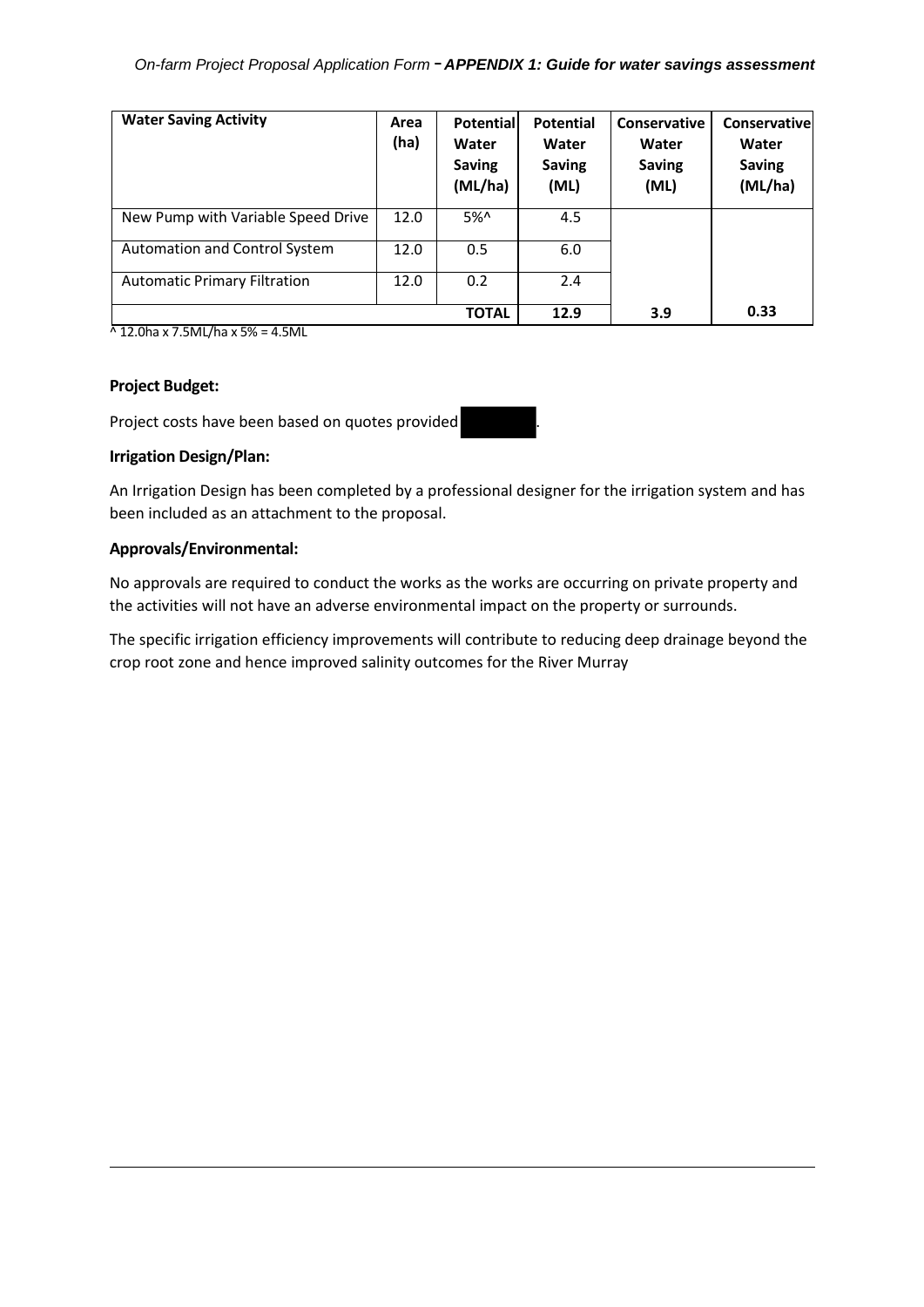# **Declaration by Independent Approved Irrigation Professional**



# *A: Project details*

# *B: Project Scope*

I declare, as an Independent Approved Irrigation Professional agreed to under the Deed, that:

- a) I have carried out the technical and practical feasibility assessment for the Works; and
- b) I have had no previous involvement in preparing this Project Proposal.

I certify that the Project Works are technically and practically feasible, including that:

- i. the projected water savings they will generate are reasonable and realistic, including being appropriate to the crops, soils, climates, water delivery system and topography of the Eligible Irrigator's Property;
	- *a. Comment: The project proposal is to fully Automate the existing 12Ha property , including new remote access irrigation control system, new pump/motor including VFD and upgraded primary filtration system ..*
	- *b. The projected water savings of 12.9ML (3.9ML offer ,0.33ML/ha) from the upgraded irrigation system components are considered reasonable and realistic for Wine grape production on this property in the Riverland area.*
- ii. the rationale for the water savings assessment is clearly explained;
	- *a. Yes, described in Attachment to application. I agree with the methodology used to calculate the water savings. The water savings that should be achieved from the installation of new pump upgraded primary filtration and irrigation system automation (12.9ML savings from published data) are considered realistic and achievable.*
- iii. the projected water savings will be achieved while maintaining the agricultural production potential of the Property on which the Works would be completed as part of a Project;
	- *a. A calculated 185.8ML (189.73ML CIT class 3 entitlement -3.9ML offer) will be retained by the grower for production. This available volume is more than adequate to meet full water requirements of approx. 85ML for the currently planted 12 Ha of Wine grapes.*
- iv. the engineering solutions they entail are achievable and appropriate to the needs of the Eligible Irrigator and the Property/s;
	- *a. The upgrades to pump/motor including VFD , upgraded automatic primary filtration system and new remote access irrigation system automation will improve irrigation system operation efficiency and reduce labour time. The changes are appropriate to meet the needs of the property and irrigator.*
- v. the projected costs are reasonable and realistic, and within the expected range for that type of infrastructure and scale of installation;